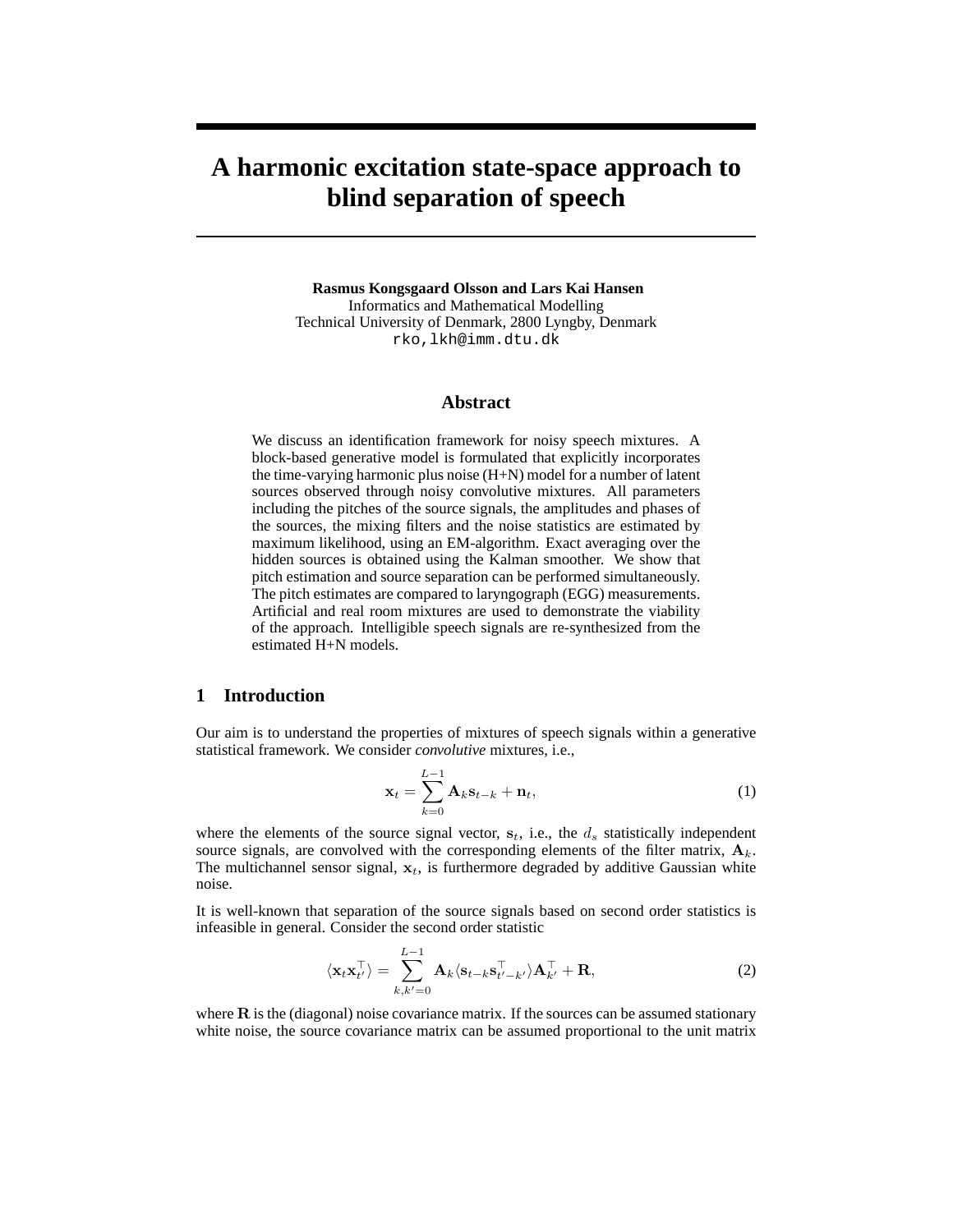without loss of generality, and we see that the statistic is symmetric to a common rotation of all mixing matrices  $A_k \rightarrow A_k U$ . This rotational invariance means that the acquired statistic is not informative enough to identify the mixing matrix, hence, the source time series.

However, if we consider stationary sources with *known*, non-trivial, autocorrelations  $\langle s_t s_{t'}^{\top} \rangle = G(t - t')$ , and we are given access to measurements involving multiple values of  $G(t - t')$ , the rotational degrees of freedom are constrained and we will be able to recover the mixing matrices up to a choice of sign and scale of each source time series. Extending this argument by the observation that the mixing model (1) is invariant to filtering of a given column of the convolutive filter provided that the inverse filter is applied to corresponding source signal, we see that it is infeasible to identify the mixing matrices if these arbitrary inverse filters can be chosen to that they are allowed to 'whiten' the sources, see also [1].

*For non-stationary sources, on the other hand, the autocorrelation functions vary through time and it is not possible to choose a single common whitening filter for each source.* This means that the mixing matrices may be identifiable from multiple estimates of the second order correlation statistic (2) for non-stationary sources. Analysis in terms of the number of free parameters vs. the number of linear conditions is provided in [1] and [2].

Also in [2], the constraining effect of source non-stationarity was exploited by the simultaneous diagonalization of multiple estimates of the source power spectrum. In [3] we formulated a generative probabilistic model of this process and proved that it could estimate sources and mixing matrices in noisy mixtures. Blind source separation based on state-space models has been studied, e.g., in [4] and [5]. The approach is especially useful for including prior knowledge about the source signals and for handling noisy mixtures. One example of considerable practical importance is the case of speech mixtures.

For speech mixtures the generative model based on white noise excitation may be improved using more realistic priors. Speech models based on *sinusoidal* excitation have been quite popular in speech modelling since [6]. This approach assumes that the speech signal is a time-varying mixture of a harmonic signal and a noise signal (H+N model). A recent application of this model for pitch estimation can be found in [7]. Also [8] and [9] exploit the harmonic structure of certain classes of signals for enhancement purposes. A related application is the BSS algorithm of [10], which uses the cross-correlation of the amplitude in different frequency. The state-space model naturally leads to maximum-likelihood estimation using the EM-algorithm, e.g. [11], [12]. The EM algorithm has been used in related models: [13] and [14].

*In this work we generalize our previous work on state space models for blind source separation to include harmonic excitation and demonstrate that it is possible to perform simultaneous un-mixing and pitch tracking.*

# **2 The model**

The assumption of time variant source statistics help identify parameters that would otherwise not be unique within the model. In the following, the measured signals are *segmented* into frames, in which they are assumed stationary. The mixing filters and observation noise covariance matrix are assumed stationary across *all* frames.

The colored noise (AR) process that was used in [3] to model the sources is augmented to include a periodic excitation signal that is also time-varying. The specific choice of periodic basis function, i.e. the sinusoid, is motivated by the fact that the phase is linearizable,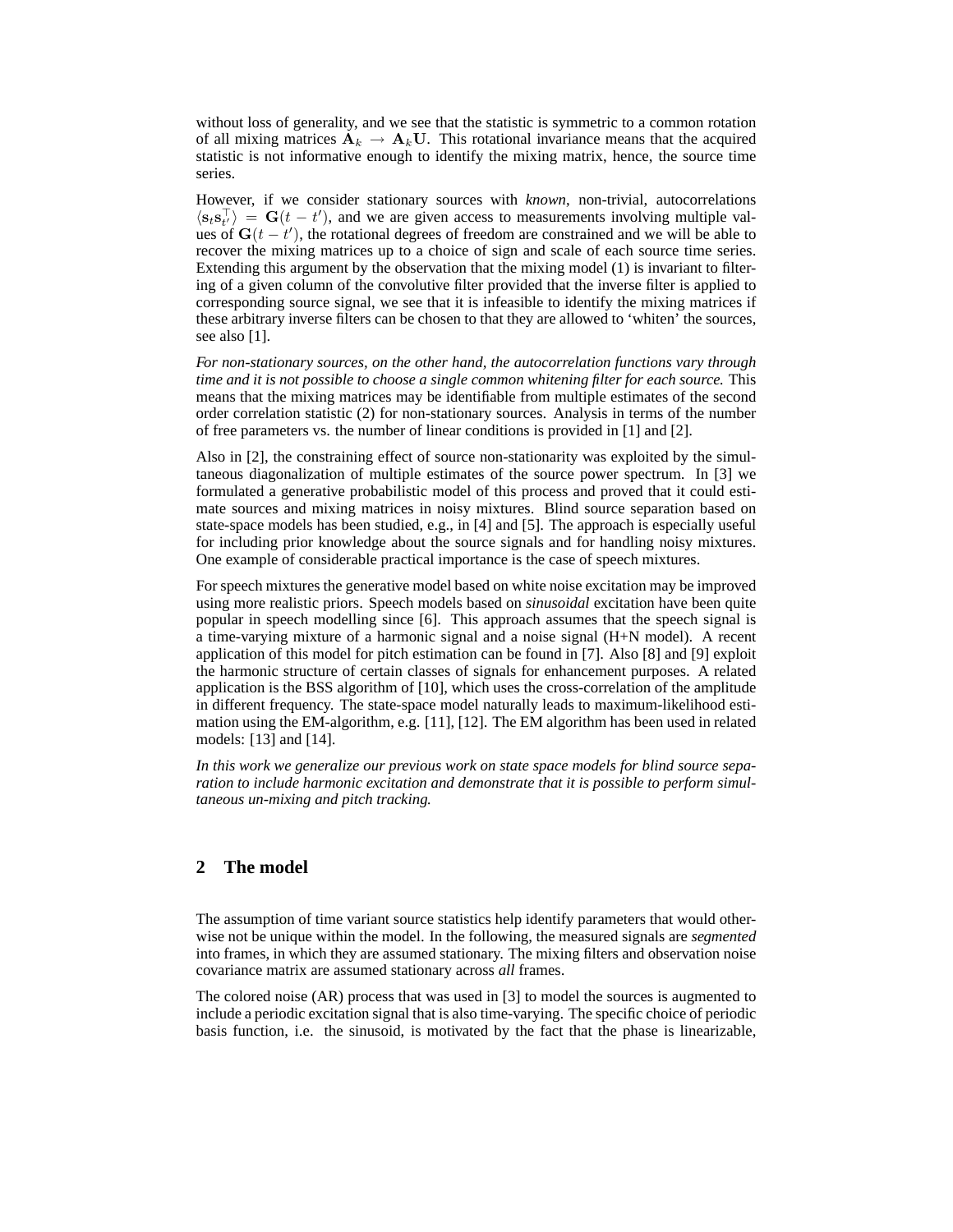facilitating one-step optimization. In frame  $n$ , source i is represented by:

$$
s_{i,t}^n = \sum_{t'=1}^p f_{i,t'}^n s_{i,t-t'}^n + \sum_{k=1}^K \alpha_{i,k}^n \sin(\omega_{0,i}^n kt + \beta_i^n) + v_{i,t}^n
$$
  

$$
= \sum_{t'=1}^p f_{i,t'}^n s_{i,t-t'}^n + \sum_{k=1}^K c_{i,2k-1}^n \sin(\omega_{0,i}^n kt) + c_{i,2k}^n \cos(\omega_{0,i}^n kt) + v_{i,t}^n \tag{3}
$$

where  $n \in \{1, 2, ..., N\}$  and  $i \in \{1, 2, ..., d_s\}$ . The innovation noise,  $v_{i,t}^n$ , is i.i.d Gaussian. Clearly, (3) represents a H+N model. The fundamental frequency,  $\omega_{0,i}^n$ , enters the estimation problem in an inherent non-linear manner.

In order to benefit from well-established estimation theory, the above recursion is fitted into the framework of Gaussian linear models, see [15]. The Kalman filter model is an instance of this model. The augmented state space is constructed by including a history of past samples for each source. Source vector  $i$  in frame  $n$  is defined:  $\mathbf{s}_{i,t}^n =$ Examples for each source. Source vector  $i$  in Hallie  $n$  is defined.<br> $\begin{bmatrix} s_{i,t}^n & s_{i,t-1}^n & \cdots & s_{i,t-p+1}^n \end{bmatrix}^\top$ . All  $s_{i,t}^n$ 's are stacked in the total source vector:  $\bar{\mathbf{s}}_t^n =$  $\begin{bmatrix} (\mathbf{s}_{1,t}^n)^\top & (\mathbf{s}_{2,t}^n)^\top & \cdots & (\mathbf{s}_{d_s,t}^n)^\top \end{bmatrix}^\top$ . The resulting state-space model is:  $\bar{\mathbf{s}}_t^n$  =  $\mathbf{F}^n \bar{\mathbf{s}}_{t-1}^n + \mathbf{C}^n \mathbf{u}_t^n + \bar{\mathbf{v}}_t^n$  $\mathbf{x}_t^n = \mathbf{A}\bar{\mathbf{s}}_t^n + \mathbf{n}_t^n$ 

where  $\bar{\mathbf{v}}_t \sim \mathcal{N}(\mathbf{0}, \mathbf{Q})$ ,  $\mathbf{n}_t \sim \mathcal{N}(\mathbf{0}, \mathbf{R})$  and  $\bar{\mathbf{s}}_1^n \sim \mathcal{N}(\mu^n, \Sigma^n)$ . The combined harmonics input vector is defined:  $\mathbf{u}_t^n =$  $\left[ \begin{array}{cc} (\mathbf{u}_{1,t}^n)^\top & (\mathbf{u}_{2,t}^n)^\top \end{array} \right]^\top$ ...  $(\mathbf{u}_{a_s,t}^n)^\top$ , where the harmonics corresponding to source  $i$  in frame  $n$  are:

$$
\mathbf{u}_{i,t}^n = \begin{bmatrix} \sin(\omega_{0,i}^n t) & \cos(\omega_{0,i}^n t) & \dots & \sin(K\omega_{0,i}^n t) & \cos(K\omega_{0,i}^n t) \end{bmatrix}^\top
$$

It is apparent that the matrix multiplication by A constitutes a *convolutive* mixing of the sources, where the  $d_x \times d_s$  channel filters are:  $\overline{a}$ 

$$
\mathbf{A} = \left[ \begin{array}{cccc} \mathbf{a}_{11}^\top & \mathbf{a}_{12}^\top & \ldots & \mathbf{a}_{1d_s}^\top \\ \mathbf{a}_{21}^\top & \mathbf{a}_{22}^\top & \ldots & \mathbf{a}_{2d_s}^\top \\ \vdots & \vdots & \ddots & \vdots \\ \mathbf{a}_{d_x1}^\top & \mathbf{a}_{d_x2}^\top & \ldots & \mathbf{a}_{d_xd_s}^\top \end{array} \right]
$$

In order to implement the H+N source model, the parameter matrices are constrained as follows:  $\overline{a}$  $\overline{a}$ 

$$
\mathbf{F}^{n} = \begin{bmatrix} \mathbf{F}_{1}^{n} & \mathbf{0} & \cdots & \mathbf{0} \\ \mathbf{0} & \mathbf{F}_{2}^{n} & \cdots & \mathbf{0} \\ \vdots & \vdots & \ddots & \vdots \\ \mathbf{0} & \mathbf{0} & \cdots & \mathbf{F}_{d_{s}}^{n} \end{bmatrix} , \quad \mathbf{F}_{i}^{n} = \begin{bmatrix} f_{i,1}^{n} & f_{i,2}^{n} & \cdots & f_{i,p-1}^{n} & f_{i,p}^{n} \\ 1 & 0 & \cdots & 0 & 0 \\ 0 & 1 & \cdots & 0 & 0 \\ \vdots & \vdots & \ddots & \vdots & \vdots \\ 0 & 0 & \cdots & 1 & 0 \end{bmatrix}
$$

$$
\mathbf{Q}^{n} = \begin{bmatrix} \mathbf{Q}_{1}^{n} & \mathbf{0} & \cdots & \mathbf{0} \\ \mathbf{0} & \mathbf{Q}_{2}^{n} & \cdots & \mathbf{0} \\ \vdots & \vdots & \ddots & \vdots \\ \mathbf{0} & \mathbf{0} & \cdots & \mathbf{Q}_{d_{s}}^{n} \end{bmatrix} , \qquad (\mathbf{Q}_{i}^{n})_{jj'} = \begin{Bmatrix} q_{i}^{n} & j = j' = 1 \\ 0 & j \neq 1 \forall j' \neq 1 \\ 0 & j' \neq 1 \forall j' \neq 1 \end{Bmatrix}
$$

$$
\mathbf{C}^{n} = \begin{bmatrix} \mathbf{C}_{1}^{n} & \mathbf{0} & \cdots & \mathbf{0} \\ \mathbf{0} & \mathbf{C}_{2}^{n} & \cdots & \mathbf{0} \\ \vdots & \vdots & \ddots & \vdots \\ \mathbf{0} & \mathbf{0} & \cdots & \mathbf{C}_{d_{s}}^{n} \end{bmatrix} , \qquad \mathbf{C}_{i}^{n} = \begin{bmatrix} c_{i,1}^{n} & c_{i,2}^{n} & \cdots & c_{i,2K}^{n} \\ 0 & 0 & \cdots & 0 \\ \vdots & \vdots & \ddots & \vdots \\ 0 & 0 & \cdots & 0 \end{bmatrix}
$$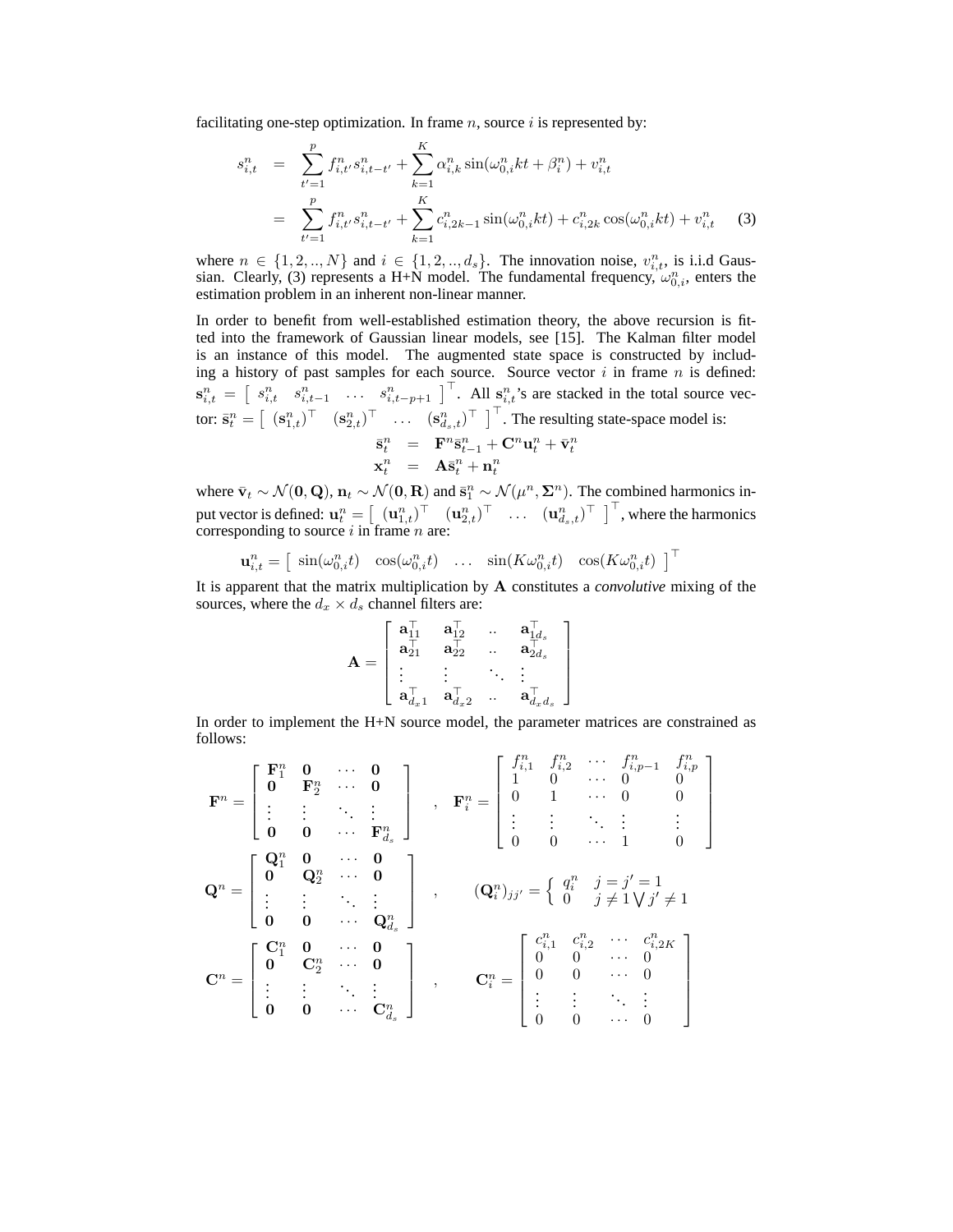## **3 Learning**

Having described the convolutive mixing problem in the general framework of linear Gaussian models, more specifically the Kalman filter model, optimal inference of the sources is obtained by the Kalman smoother. However, since the problem at hand is effectively *blind*, we also need to estimate the parameters. Along the lines of, e.g. [15], we will invoke an EM approach. The log-likelihood is bounded from below:  $\mathcal{L}(\theta) \ge \mathcal{F}(\theta, \hat{p}) = \mathcal{J}(\theta, \hat{p}) - \mathcal{R}(\hat{p}),$ with the definitions  $\mathcal{J}(\theta, \hat{p}) \equiv \int d\mathbf{S}\hat{p}(\mathbf{S}) \log p(\mathbf{X}, \mathbf{S}|\theta)$  and  $\mathcal{R}(\hat{p}) \equiv \int d\mathbf{S}\hat{p}(\mathbf{S}) \log \hat{p}(\mathbf{S})$ . In accordance with standard EM theory,  $\mathcal{J}(\theta, \hat{p})$  is optimized wrt.  $\theta$  in the M-step. The E-step infers the relevant moments of the marginal posterior,  $\hat{p} = p(S|X, \theta)$ . For the Gaussian model the means are also source MAP estimates. The combined E and M steps are guaranteed not to decrease  $\mathcal{L}(\theta)$ .

#### **3.1 E-step**

The forward-backward recursions which comprise the Kalman smoother are employed in the E-step to infer moments of the source posterior,  $p(S|X, \theta)$ , i.e. the joint posterior of the sources conditioned on all observations. The relevant second-order statistic of this distribution in segment *n* is the marginal posterior mean,  $\hat{\vec{s}}_t^n \equiv \langle \vec{s}_t^n \rangle$ , and autocorrelation,  $\mathbf{M}_{i,t}^n \equiv \langle \mathbf{s}_{i,t}^n(\mathbf{s}_{i,t}^n)^{\top} \rangle \equiv [ \mathbf{m}_{i,1,t}^n \mathbf{m}_{i,2,t}^n^{\top} \dots \mathbf{m}_{i,L,t}^n ]^{\top}$ , along with the marginal lag-one covariance,  $\mathbf{M}_{i,t}^{1,n} \equiv \langle \mathbf{s}_{i,t}^n(\mathbf{s}_{i,t-1}^n)^\top \rangle \equiv [\mathbf{m}_{i,1,t}^{1,n} \mathbf{m}_{i,2,t}^{1,n} \dots \mathbf{m}_{i,L,t}^{1,n}]^\top$ . In particular,  $m_{i,t}^n$  is the first element of  $m_{i,1,t}^n$ . All averages are performed over  $p(S|X, \theta)$ . The forward recursion also yields the log-likelihood,  $\mathcal{L}(\theta)$ .

#### **3.2 M-step**

The M-step utility function,  $\mathcal{J}(\theta, \hat{p})$ , is defined:

$$
\mathcal{J}(\theta, \hat{p}) = -\frac{1}{2} \sum_{n=1}^{N} \left[ \sum_{i=1}^{d_s} \log \det \Sigma_i^n + (\tau - 1) \sum_{i=1}^{d_s} \log q_i^n \right. \n+ \tau \log \det \mathbf{R} + \sum_{i=1}^{d_s} \langle (\mathbf{s}_{i,1}^n - \mu_i^n)^T (\Sigma_i^n)^{-1} (\mathbf{s}_{i,1}^n - \mu_i^n) \rangle \n+ \sum_{t=2}^{T} \sum_{i=1}^{d_s} \langle \frac{1}{q_i^n} (s_{i,t}^n - (\mathbf{d}_i^n)^T \mathbf{z}_{i,t}^n)^2 \rangle + \sum_{t=1}^{T} \langle (\mathbf{x}_t^n - \mathbf{A} \bar{\mathbf{s}}_t^n)^T \mathbf{R}^{-1} (\mathbf{x}_t^n - \mathbf{A} \bar{\mathbf{s}}_t^n) \rangle \right]
$$

where  $\langle \cdot \rangle$  signifies averaging over the source posterior from the previous E-step,  $p(S|X, \theta)$ and  $\tau$  is the frame length. The linear source parameters are grouped as

$$
\mathbf{d}_{i}^{n} \equiv \left[ \begin{array}{cc} (\mathbf{f}_{i}^{n})^{\top} & (\mathbf{c}_{i}^{n})^{\top} \end{array} \right]^{\top} , \quad \mathbf{z}_{i}^{n} \equiv \left[ \begin{array}{cc} (\mathbf{s}_{i,t-1}^{n})^{\top} & (\mathbf{u}_{i,t}^{n})^{\top} \end{array} \right]^{\top}
$$

where

$$
\mathbf{f}_i^n \equiv \left[ \begin{array}{cccc} f_{i,1} & f_{i,2} & \dots & f_{i,p} \end{array} \right]^\top , \mathbf{c}_i^n \equiv \left[ \begin{array}{cccc} c_{i,1} & c_{i,2} & \dots & c_{i,p} \end{array} \right]^\top
$$

Optimization of  $\mathcal{J}(\theta, \hat{p})$  wrt.  $\theta$  is straightforward (except for the  $\omega_{0,i}^n$ 's). Relatively minor changes are introduced to the estimators of e.g. [12] in order to respect the special constrained format of the parameter matrices and to allow for an external input to the model. More details on the estimators for the correlated source model are given in [3].

It is in general difficult to maximize  $\mathcal{J}(\theta,\hat{p})$  wrt. to  $\omega_{i,0}^n$ , since several local maxima exist, e.g. at multiples of  $\omega_{i,0}^n$ , see e.g. [6]. This problem is addressed by narrowing the search range based on prior knowledge of the domain, e.g. that the pitch of speech lies in the range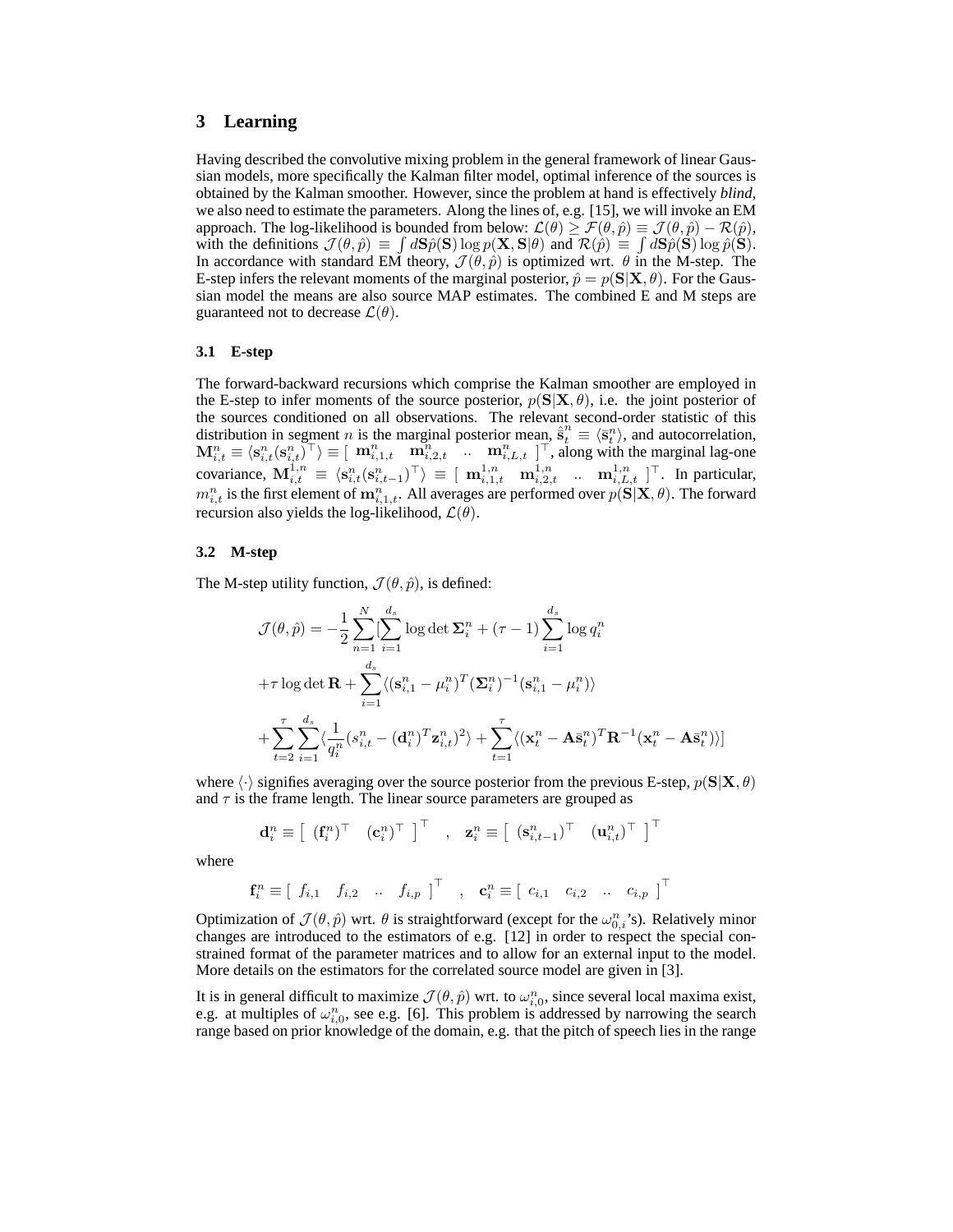50-400Hz. A candidate estimate for  $\omega_{i,0}^n$  is obtained by computing the autocorrelation function of  $s_{i,t}^n - (\mathbf{f}_i^n)^\top \mathbf{s}_{i,t-1}^n$ . Grid search is performed in the vicinity of the candidate. For each point in the grid we optimize  $\mathbf{d}_i^n$ :

$$
\mathbf{d}_{i,\text{new}}^n = \left[ \sum_{t=2}^{\tau} \left[ \begin{array}{cc} (\mathbf{M}_{i,t-1}^n) & \hat{\mathbf{s}}_{i,t-1}^n (\mathbf{u}_{i,t}^n)^{\top} \\ \mathbf{u}_{i,t}^n (\hat{\mathbf{s}}_{i,t-1}^n)^{\top} & \mathbf{u}_{i,t}^n (\mathbf{u}_{i,t}^n)^{\top} \end{array} \right] \right]^{-1} \sum_{t=2}^{\tau} \left[ \begin{array}{c} \mathbf{m}_{i,t,t-1}^n \\ \hat{s}_{i,t}^n \mathbf{u}_{i,t}^n \end{array} \right] \tag{4}
$$

At each step of the EM-algorithm, the parameters are normalized by enforcing  $||\mathbf{A}_i|| = 1$ ,



Figure 1: Amplitude spectrograms of the frequency range 0-4000Hz, from left to right: the true sources, the estimated sources and the re-synthesized source.

that is enforcing a unity norm on the filter coefficients related to source i.

#### **4 Experiment I: BSS and pitch tracking in a noisy artificial mixture**

The performance of a pitch detector can be evaluated using electro-laryngograph (EGG) recordings, which are obtained from electrodes placed on the neck, see [7]. In the following experiment, speech signals from the TIMIT [16] corpus is used for which the EGG signals were measured, kindly provided by the 'festvox' project (http://festvox.org).

Two male speech signals ( $F_s = 16$ kHz) were mixed through known mixing filters and degraded by additive white noise (SNR ∼20dB), constructing two observation signals. The pitches of the speech signals were overlapping. The filter coefficients (of  $2 \times 2 = 4$  FIR filter impulse responses) were:

$$
\mathbf{A} = \left[ \begin{array}{cccccc} 1.00 & 0.35 & -0.20 & 0.00 & 0.00, & 0.00 & 0.00 & -0.50 & -0.30 & 0.20 \\ 0.00 & 0.00 & 0.70 & -0.20 & 0.15, & 1.30 & 0.60 & 0.30 & 0.00 & 0.00 \end{array} \right]
$$

The signals were segmented into frames,  $\tau = 320 \sim 20$ ms, and the order of the ARprocess was set to  $p = 1$ . The number of harmonics was limited to  $K = 40$ . The pitch grid search involved 30 re-estimations of  $\mathbf{d}_i^n$ . In figure 1 is shown the spectrograms of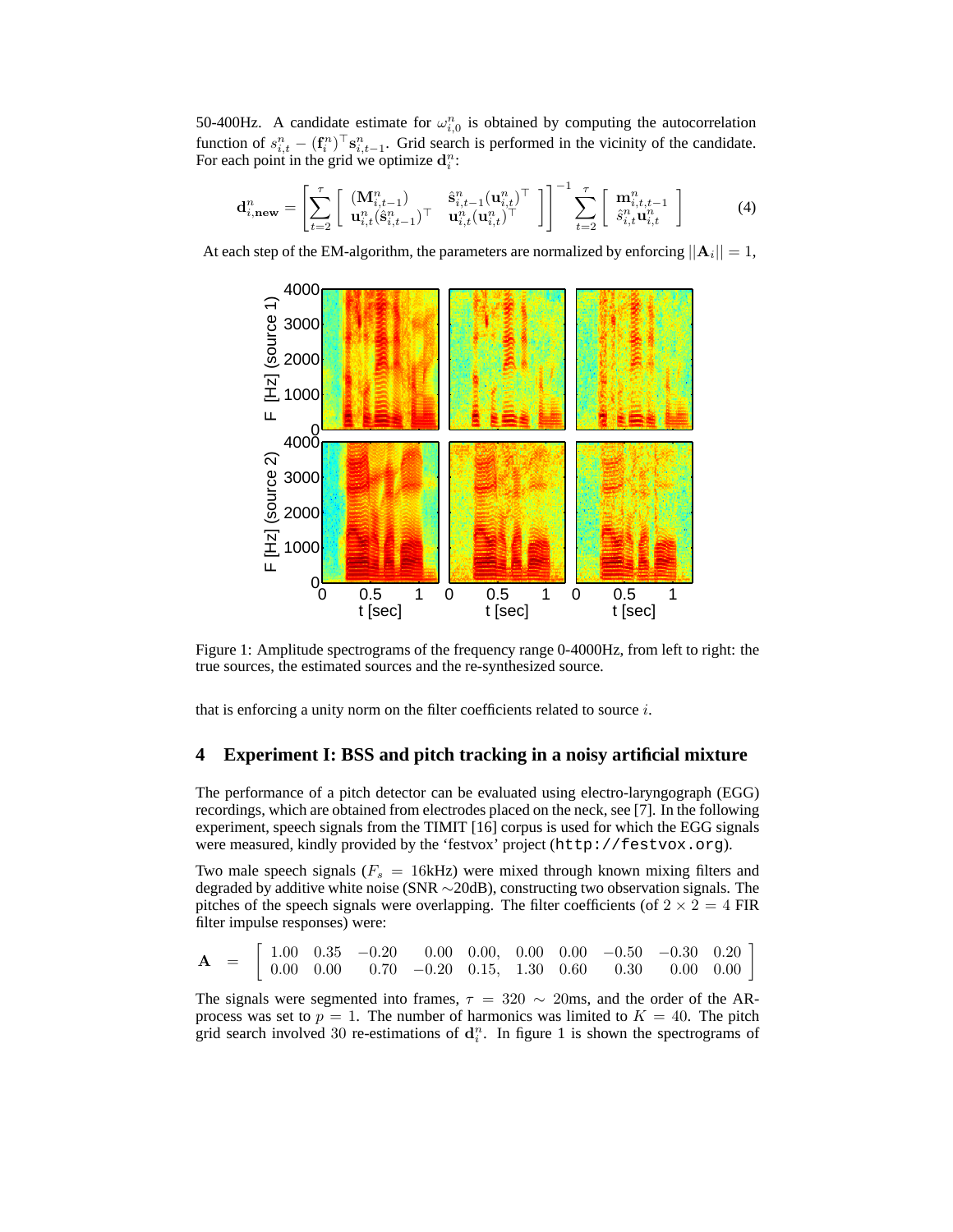

Figure 2: The estimated (dashed) and EGG-provided (solid) pitches as a function of time. The speech mixtures were artificially mixed from TIMIT utterances and white noise was added.

approximately 1 second of 1) the original sources, 2) the MAP source estimates and 3) the resynthesized sources (from the estimated model parameters). It is seen that the sources were well separated. Also, the re-synthesizations are almost indistinguishable from the source estimates. In figure 2, the estimated pitch of both speech signals are shown along with the pitch of the EGG measurements.<sup>1</sup> The voiced sections of the speech were manually preselected, this step is easily automated. The estimated pitches do follow the 'true' pitches as provided by the EGG. The smoothness of the estimates is further indicating the viability of the approach, as the pitch estimates are frame-local.

## **5 Experiment II: BSS and pitch tracking in a real mixture**

The algorithm was further evaluated on real room recordings that were also used in  $[17]$ .<sup>2</sup> Two male speakers synchronously count in English and Spanish  $(F_s = 16kHz)$ . The mixtures were degraded with noise (SNR ∼20dB). The filter length, the frame length, the order of the AR-process and the number of harmonics were set to  $L = 25$ ,  $\tau = 320$ ,  $p = 1$  and  $K = 40$ , respectively. Figure 3 shows the MAP source estimates and the re-synthesized sources. Features of speech such as amplitude modulation are clearly evident in estimates and re-synthesizations.<sup>3</sup> A listening test confirms: 1) the separation of the sources and 2) the good quality of the synthesized sources, reconfirming the applicability of the  $H+N$ model. Figure 4 displays the estimated pitches of the sources, where the voiced sections were manually preselected. Although, the 'true' pitch is unavailable in this experiment, the smoothness of the frame-local pitch-estimates is further support for the approach.

<sup>&</sup>lt;sup>1</sup>The EGG data are themselves noisy measurements of the hypothesized 'truth'. Bandpass filtering was used for preprocessing.

<sup>&</sup>lt;sup>2</sup>The mixtures were obtained from http://inc2.ucsd.edu/~tewon/ica\_cnl.html. <sup>3</sup>Note that the 'English' counter lowers the pitch throughout the sentence.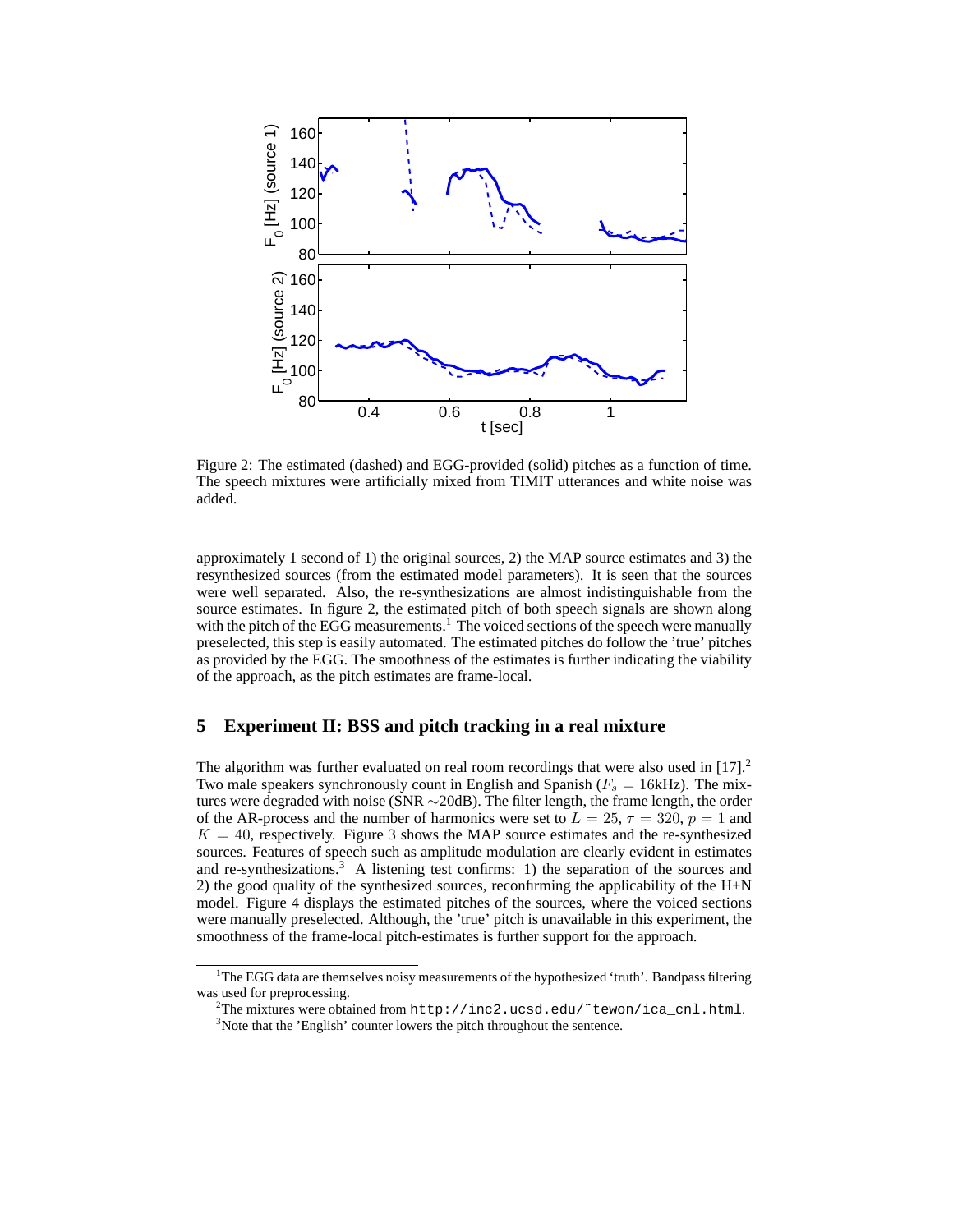

Figure 3: Spectrograms of the estimated (left) and re-synthesized sources (right) extracted from the 'one two ...' and 'uno dos ...' mixtures, source 1 and 2, respectively

# **6 Conclusion**

It was shown that prior knowledge on speech signals and quasi-periodic signals in general can be integrated into a linear non-stationary state-space model. As a result, the simultaneous separation of the speech sources and estimation of their pitches could be achieved. It was demonstrated that the method could cope with noisy artificially mixed signals and real room mixtures. Future research concerns more realistic mixtures in terms of reverberation time and inclusion of further domain knowledge. It should be noted that the approach is computationally intensive, we are also investigating means for approximate inference and parameter estimation that would allow real time implementation.

#### **Acknowledgement**

This work is supported by the Danish 'Oticon Fonden'.

## **References**

- [1] E. Weinstein, M. Feder and A.V. Oppenheim, Multi-channel signal separation by decorrelation, IEEE Trans. on speech and audio processing, vol. 1, no. 4, pp. 405-413,1993.
- [2] Parra, L., Spence C., Convolutive blind separation of non-stationary sources. IEEE Trans. on speech and audio processing, vol. 5, pp. 320-327, 2000.
- [3] Olsson, R. K., Hansen L. K., Probabilistic blind deconvolution of non-stationary source. Proc. EUSIPCO, 2004, *accepted*. Olsson R. K., Hansen L. K., Estimating the number of sources in a noisy convolutive mixture using BIC. International conference on independent component analysis 2004, *accepted*. Preprints may be obtained from http://www.imm.dtu.dk/˜rko/ research.htm.
- [4] Gharbi, A.B.A., Salam, F., Blind separtion of independent sources in linear dynamical media. NOLTA, Hawaii, 1993. http://www.egr.msu.edu/bsr/papers/blind\_ separation/nolta93.pdf